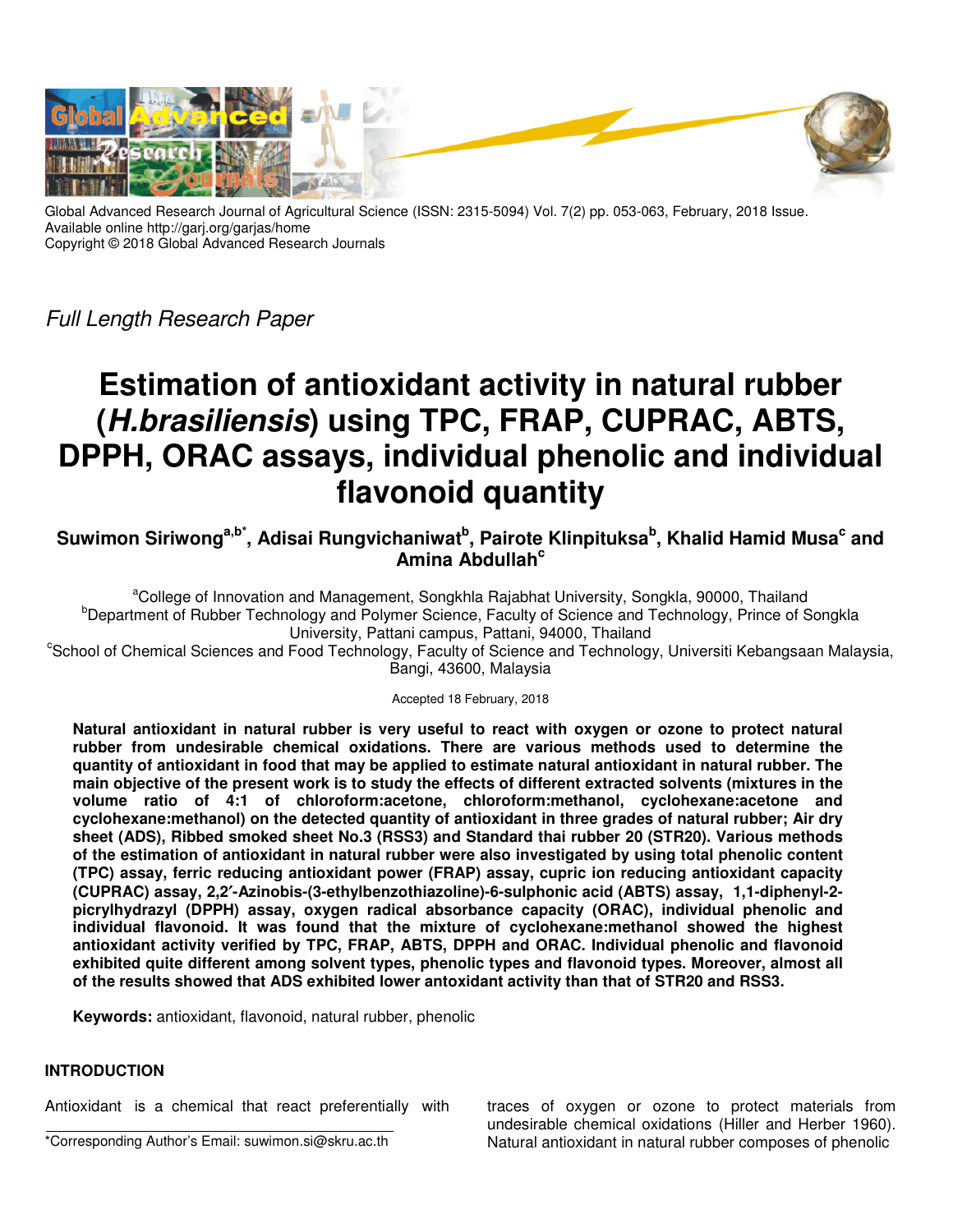acids, flavonoids, tocopherols, tocotrienols, vitamin E, vitamin C, β-carotene, proteins, enzymes, lipids and small molecules of other antioxidants. A small amount of phenolic compound and polyphenoloxidase enzyme in natural rubber (Wititsuwannakul et al., 2002; Madsa-I and Cheewasedtham 2011), can be able to act as the antioxidant in natural rubber. In plants, the enzyme is more commonly called polyphenoloxidase, suggesting that its<br>primary substrates are polyphenolic compounds. primary substrates are polyphenolic compounds. Carotenoids in rubber (Wititsuwannakul et al., 2002; Sakdapipanich et al., 2007), are also one of antioxidant types in nature. Moreover, a small amount of lipid in natural rubber (Blackley 1997), can be also caused antioxidant by the oxidation of lipid. Proteins in natural rubber (Madsa-I and Cheewasedtham 2011; Blackley 1997), can be able to act as an antioxidant because proteins can inhibit lipid oxidation through multiple pathways including inactivation of reactive oxygen species, scavenging free radicals, chelation of prooxidative transition metals, reduction of hydroperoxides, and alteration of the physical properties (Elias et al., 2008).

In food and agricultural science, many methods such as TPC, FRAP, CUPRAC, ABTS, DPPH, ORAC assay, individual phenolic and individual flavonoid are used to verify amount of antioxidant in natural plants such as legumes<sup>7</sup>, Granny Smith apple (Malus sylvestris) (Zulkifli et al., 2012), Pink-Flesh Guava (Psidium guajava L.) (Musa et al., 2011; Musa et al., 2015). Kesum (Polygonum minus), ginger (Zingiberofficinale), turmeric (Curcuma longa)<sup>11</sup> , guava (Psidium guajava), Chakonan mango (Mangifera indica var. Chakonan), Navel orange (Citrus sinensisvar. Navel), crataegus specie (Özyürek et al., 2011), wild mushroom (Pleurotus Porrigens) (Yim et al., 2012), and several edible mushrooms (Hung and Nhi 2012). Therefore, it could be applied to estimate the quantity of antioxidant in natural rubber.

In different plants, types of solvents affect antioxidant values. For example, in the extraction of legumes, 50% of acetone exhibited the highest TPC for yellow pea, green pea, chickpea, and yellow soybean. Moreover, acidic 70% acetone (+0.5% acetic acid) showed the highest TPC and FRAP values for black bean, lentil, black soybean and red kidney bean. In addition, 80% acetone gained the highest DPPH scavenging activity for yellow pea, green pea, chick pea types and yellow soybean<sup>7</sup>. Furthermore, in the leaves of Adhatoda Vasicanees, water extraction gave the highest TPC value than that of the mixture of ethanol:water in the ratio 50:50, and petroleum ether respectively<sup>15</sup>. These results proved that different solvents affect the value of antioxidant activities. Therefore, the methods to extract antioxidant in natural rubber were also investigated to obtain the maximum quantity of detected antioxidant.

In overall, this study aims to investigate the use of TPC, FRAP, CUPRAC, ABTS, DPPH, and ORAC assay to characterize antioxidant activity in the three grades (ADS, RSS3 and STR20) of natural rubber. Furthermore, many

types of individual phenolic acids and flavonoids detected by HPLC method were also determined. Different solvents were also investigated to gain the best way of extraction by using the mixtures of chloroform:acetone, chloroform:methanol, cyclohexane:acetone and cyclohexane:methanol. The benefit of the results might be point out the way or the method to gain and measure natural antioxidant quantities in natural rubber in the future.

# **MATERIALS AND METHODS**

ADS and RSS3 were collected from Office of the Rubber Replanting Aid Fund of Khokpantan, Pattani province, South of Thailand. STR20 was collected from Pattani local factory. Acetone and methanol were obtained from Sigma Aldrich companies. Cyclohexane was supplied from Fisher Scientific, UK. Chloroform was supplied from R&M Chemicals, UK. Folin Ciocalteu phenol reagent, ferric chloride (FeCl<sub>3</sub>•6H<sub>2</sub>O), and HCl were obtained from Merck (Germany). 2,2-diphenyl-1-picrylhydrazyl (DPPH), 2,2′ azinobis-(3-ethylbenzothiazoline)-6-sulphonic acid (ABTS), 2,4,6-tris(2pyridyl)-s-triazine (TPTZ), gallic acid, 4-hydroxy benzoic acid, caffeic acid, p-coumaric acid, ferulic acid, (±)- 6-hydroxy-2,5,7,8-tetramethylchromane-2-carboxylic acid (Trolox), myricetin, quercetin, luteolin, kaempferol, apigenin and sodium acetate trihydrate were purchased from Sigma (USA) while glacial acetic acid was from Mallinckrodt Baker (USA). Sodium carbonate and others chemicals were purchased from RDH (Germany). All chemicals and reagents used in the study were analytical grade.

# **Extracted sample preparation**

Natural rubber samples; ADS, RSS3 and STR20 were weighted for 3 g and dissolved in 100 mL in the volume ratio of 4:1 of the solvent mixtures i.e. chloroform:acetone, chloroform:methanol, cyclohexane:acetone and cyclohexane:methanol. The mixtures were stirred overnight with magnetic stirrer. The rubber was coagulated out by pouring the rubber solution gradually in 300 mL of methanol. The remaining solvent in 600 mL of beaker was evaporated in fume hood at room temperature. The 2<sup>nd</sup> and 3<sup>rd</sup> extraction processes were repeated by dissolving the previous coagulated rubber from the  $1<sup>st</sup>$  step in the same solvent type and spent overnight. The rubber solution was coagulated again by methanol with the same method and kept to dissolve again. The remained methanol solutions from the last step of  $2<sup>nd</sup>$  and  $3<sup>rd</sup>$  extraction were collected into the same beaker. It was then evaporated in fume hood. A small amount of methanol was then added to dissolve the remaining in the beaker and collected into vial. The methanol solution in the vials was evaporated to be more concentrated. Methanol was used to top up the solution to exactly 10.00 mL. All samples were filtrated by using syringe filters (0.45µm) to remove the impurity and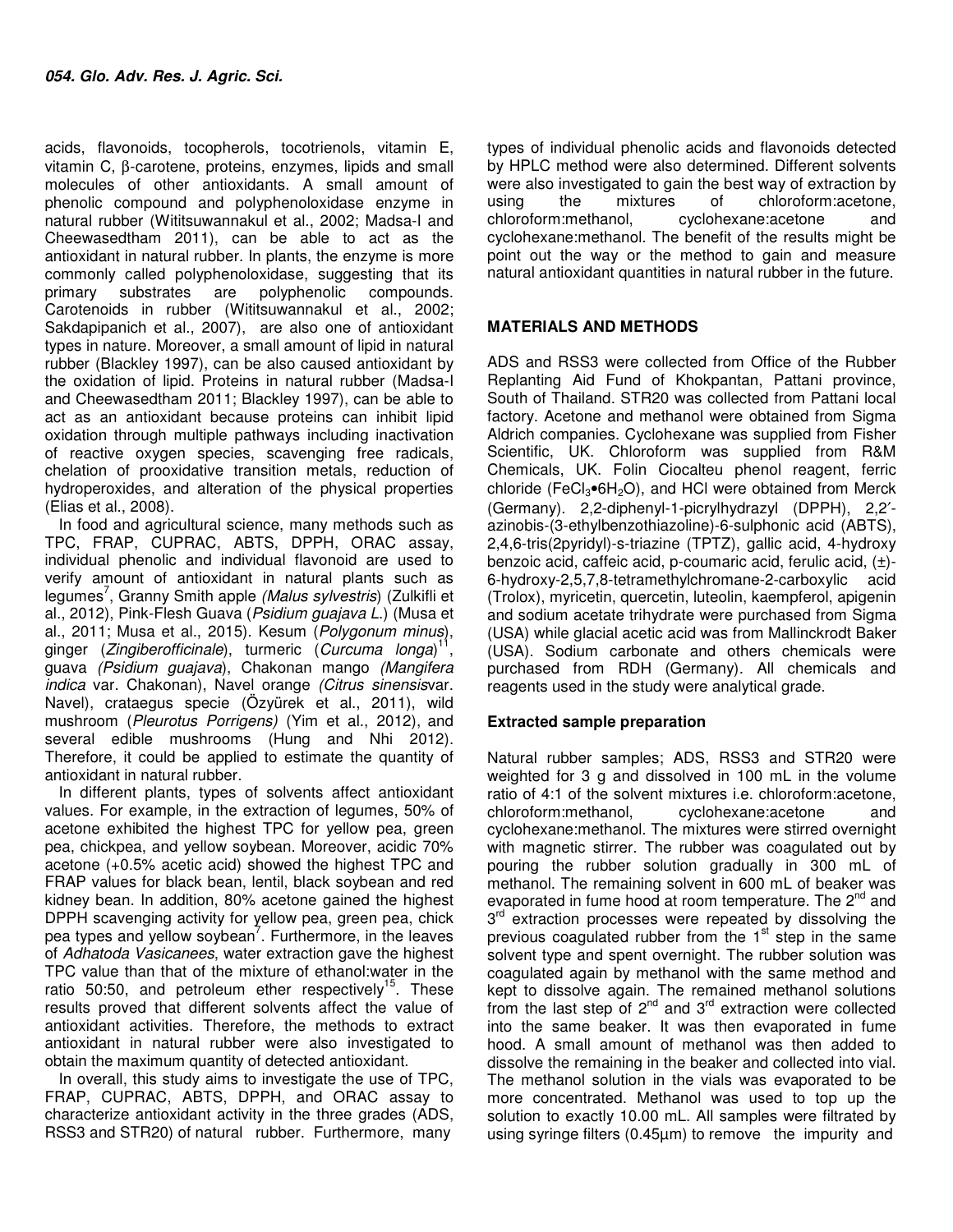transferred to new vial. The samples in the vials were used to test various methods of antioxidant activity.

## **Determination of total phenolic content (TPC)**

The total phenolic content of a natural rubber extract solution was determined by a modified Folin-Ciocalteu method<sup>9</sup>. A total phenolic content standard curve was prepared by using gallic acid as the reference. A 100 µL of the extract solution was added by 0.50 mL of ten folds water diluted Folin-Ciocalteu reagent, mixed well and left for 5 min. Then, 1 mL of 7.5%  $Na<sub>2</sub>CO<sub>3</sub>$  was added, after which the mixture was kept in the dark for 2 hrs, at room temperature. The absorbance was measured at 765 nm wavelength by a UV-visible Spectrophotometer (BMG Labtech, Germany). The results are expressed as milligrams gallic acid equivalent (GAE) per 100 g of initial natural rubber sample weight (IW). If the absorbance value of sample was over the linear range of the gallic acid standard curve, additional dilution would be done.

#### **Determination of ferric reducing antioxidant power (FRAP)**

FRAP assay was also used to estimate the total antioxidant capacity (Gulcin et al., 2011). FRAP assay standard curve was prepared by using Trolox as the reference. FRAP reagent was prepared by mixing 300 mM acetate buffer, 10 mM TPTZ (2,4,6-tri(2-pyridyl)-s-triazine) in 40 mM HCl and 20 mM FeCl $_3$  ·6H<sub>2</sub>O in the volume ratio of  $10:1:1<sup>9</sup>$ . The FRAP reagent (1 mL) was mixed with extracted samples (100  $\mu$ L) and then the mixture was kept in the dark for 30 min at room temperature. The absorbance was measured at wavelength of 595 nm by UV-visible Spectrophotometer (BMG Labtech, German). The result was expressed as milligrams of Trolox equivalents (TE) per 100 g of initial natural rubber sample weight (IW). If the absorbance value of sample was over the linear range of the trolox standard curve, additional dilution would be done.

## **Determination of cupric reducing antioxidant capacity (CUPRAC)**

10 mM Cu(II), 7.5 mM neocuprine alcoholic solution and 1 M ammonium acetate buffer (pH 7) solutions were mixed in the volume ratio of 1:1:1 to become CUPRAC reagent. 100 µL of the rubber extracted samples and Trolox standard solution were added by 1 mL of the CUPRAC reagent. The absorbance was measured at 450 nm after 30 minutes (Özyürek et al., 2011; Apak et al., 2004), by using UVvisible Spectrophotometer (BMG Labtech, German). The result was expressed as milligrams of Trolox equivalents (TE) per 100 g of initial natural rubber sample weight (IW). If the absorbance value of sample was over the linear

range of the trolox standard curve, additional dilution would be done.

### **Determination of 2,2**′**-azinobis-(3-ethylbenzothiazoline)- 6-sulphonic acid (ABTS) assay**

7.4 mM ABTS solution and 2.6 mM potassium persulfate solution were mixed in equal quantities and allowed to react for 12 hrs at room temperature in the dark (Arnao et al., 2001). The solution was then diluted by mixing ABTS reagent with methanol to obtain an absorbance of 1.0 unit at 734 nm using a UV-visible Spectrophotometer (BMG Labtech, Germany). Fresh ABTS reagent was prepared for each assay. The rubber extracted samples (100 µL) were dropped into test tube, and the 1.0 unit absorbance ABTS solution was added and kept in dark for 2 hrs. The values were obtained by measuring the wavelength at 734 nm by UV-visible Spectrophotometer (BMG Labtech, German). The result was expressed as milligrams of Trolox equivalents (TE) per 100 g of initial natural rubber sample weight (IW). If the absorbance value of sample was over the linear range of the trolox standard curve, additional dilution would be done.

## **Determination of free radical by using 2,2-diphenyl-1 picrylhydrazyl (DPPH) assay**

The antioxidant activity of extracted sample was determined by using stable free radical of DPPH. The odd electron in the DPPH free radical gives a strong absorption maximum at 517 nm (Zulkifli et al., 2012; Maizura et al., 2011; Prakash 2001; Babu et al., 2013), and shows purple in color. The decrease in absorbance occurs when the odd electron of DPPH radical pairs with hydrogen from a free radical of antioxidant to form the reduced DPPH-H (Prakash, 2001). In this experiment, DPPH stock solution was prepared by dissolving 24 mg DPPH in 1 L of methanol. Before test, the DPPH solution was obtained by mixing the DPPH stock solution with methanol to obtain an absorbance of 2.0 units at 517 nm. The rubber extracted samples (100 µL) were dropped into test tube, and 1 mL of 2.0 units absorbance DPPH solution was added, and kept in dark for 1 hr. The values were obtained by measuring the wavelength at 517 nm by UV-visible Spectrophotometer (BMG Labtech, German). The result was expressed as milligrams of Trolox equivalents (TE) per 100 g of initial natural rubber sample weight (IW). If the absorbance value of sample was over the linear range of the trolox standard curve, additional dilution would be done.

## **Determination of oxygen radical absorbance capacity (ORAC) assay**

The ORAC procedure used an automated plate reader FLUO Star Omega (BMG Labtech, German) with 96-well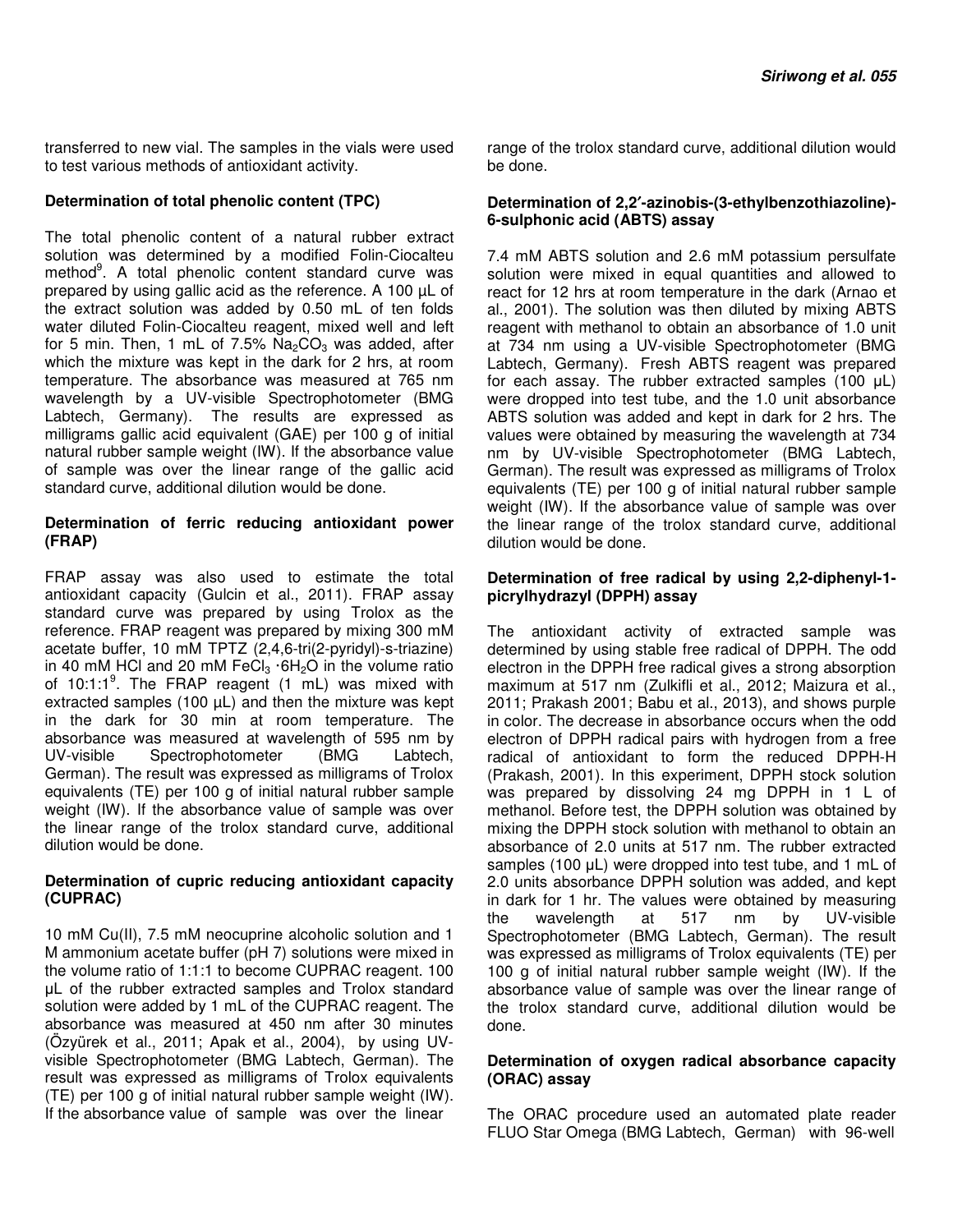plates. The condition of analysis was conducted in phosphate buffer pH 7.4 at 37ºC. 2, 2'- azobis (2-amidinopropane) dihydrochloride was used to generate peroxyl radical which was to be prepared freshly at every run. Fluorescein was used to be the substrate<sup>21</sup>. The standard curve of Trolox was between 0 and 50 mM. The result was expressed as mM of Trolox equivalents (TE) per 100 g of initial natural rubber sample weight (IW). If the absorbance value of sample was over the linear range of the trolox standard curve, additional dilution would be done.

## **Determination of individual phenolics and flavonoid**

For individual phenolics, the chromatographic system consisted of a Shimadazu LC-2010A liquid chromatography (Japan) coupled with diode array detector (SPD-M20A) (Shimadzu, Japan). C18 column (Symmetry 5µm, 4.6 mm x 150mm, Waters, USA) was used for separation. Solvent A consisted of 0.1% formic acid, and solvent B consisted of 100% methanol and the flow rate was 1 mL/min. $^{22}$  The standard curve of gallic acid, 4hydroxy benzoic acid, caffeic acid, p-coumaric acid and ferulic acid were used to determine quantity of individual phenolic acid in ADS.

For the determination of flavonoid, 1% formic acid (55%) in methanol was used to be the mobile phase at 0.9 ml/min flow rate for 20 min. The standard curve of myricetin, quercetin, luteolin, kaempferol and apigenin were used to determine quantity of individual flavonoid in the samples of ADS, RSS3 and STR20.

# **Statistical analysis**

Data is expressed as means  $\pm$  SD. Correlation analysis was performed by MINITAB<sup>®</sup> 16 software or Excel. Statistically significant comparisons of the mean values for each experiment were performed by one-way ANOVA, followed by the Fischer test ( $P < 0.05$  confidence levels).

# **RESULTS AND DISCUSSION**

For TPC, FRAP, CUPRAC, ABTS and DPPH results (table 1-5) which were based on electron transfer mechanism (Dasgupta and Klein 2014) most of the data of ADS, RSS3 and STR20 natural rubbers extracted by the mixture of cyclohexane: methanol showed probably the highest value of antioxidant detected. The possible reason may be due to the forming of intermolecular hydrogen bonds of the mixture of cyclohexane: methanol with the antioxidant (AH) (Nenadis and Tsimidou 2002). In case of methanol and acetone, the oxygen atoms in methanol have stronger capacities than that of acetone to accept H bonds from antioxidant. Since oxygen atoms are in excess, all labile hydrogen atoms will form H bonds (Max and Chapados 2005). Therefore, methanol can form intermolecular

hydrogen bonds with AH more than that of acetone leading to higher antioxidant activity. Moreover, cyclohexane base solvent may extract some more antioxidant than that of chloroform because of the solubility parameter of the solvent. The natural rubbers  $($  $=$ 16.8) can be dissolved completely in the present of cyclohexane in the extraction medium since these compounds are more dissolvable in cyclohexane than that of chloroform solvents because the solubility parameter of cyclohexane  $($  $=$ 16.8) is closer to natural rubber ( $\square$ =16.8) than that of chloroform ( $\square$ =18.7). After the natural rubber is dissolved, the antioxidant could be migrated to stay in acetone or methanol phase because of its solubility parameter. Therefore, the more the rubber was dissolved, the more extracted antioxidant was obtained.

For the different types of natural rubber, RSS3 and ADS which come from the same latex and almost the same process, RSS3 showed more detected antioxidant activity than that of ADS. The possible reason may be due to the smoke process in RSS3 production. The smoke that comes from wood burning may bring some antioxidant from wood plant (Kjällstrand and Petersson 2001). In RSS3 process, the rubber wood plant composing of some antioxidants is used in fabrication process. These antioxidants may be contaminated by RSS3. Therefore, more antioxidant in RSS3 than that of ADS were obtained. For STR20, the main raw rubber materials used to produce STR20 were cup lumps which came from different shelf life and the contamination. Moreover, normally all of the cup lumps were accumulated for a certain period of time in the humid conditions before entering the production process. During this accumulation stage, the fermentation by bacteria and algae occurred, which leads to higher detected phenolic compounds. Bacteria, for example, Bifidobacterium lactis, Lactobacillus gasseri, and Escherichia coli in colonic microbiota species can release hydroxycinnamates from chlorogenic acid which is a derivative of phenolic compound (Duda-Chodak et al., 2008). Moreover, the hydrolysis or carbon-ring cleavage of bacteria can be transformed to flavonoid type which can be detected by antioxidant activity. In addition, some antioxidant and flavonoid might be changed with time and environment before the process of STR20 production. Therefore, antioxidant results of STR20 is quite high and varies, although it was passed through many processes of washing. Most of the results of antioxidant activity showed in STR20 were not significantly different when cpmpared with RSS3 for TPC, CUPRAC, ABTS and DPPH methods. Only in the FRAP method there was a significant difference in antioxidant activity in RSS3 (higher results) when compared to that of STR20 and ADS, respectively. In the FRAP value, the results shown significantly different (higher when compared to that of TPC and other techniques) because the rubber contained carotenoids (Sakdapipanich et al., 2007; Max and Chapados 2005), which may play a role in antioxidant capacity. Moreover,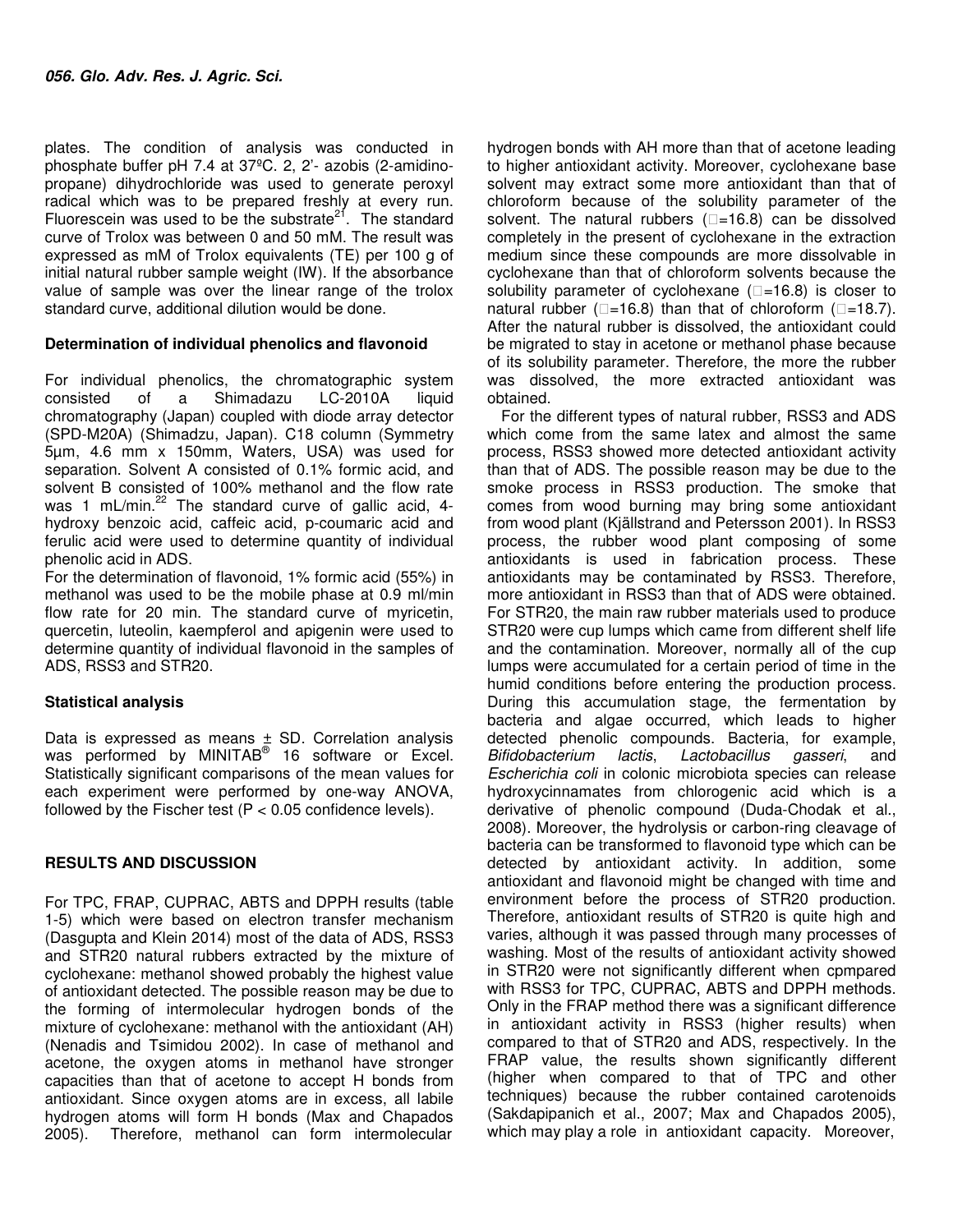| Type<br>οf | mixed | TPC                            |                                  |                                  |  |  |
|------------|-------|--------------------------------|----------------------------------|----------------------------------|--|--|
| solvent**  |       | ADS*                           | RSS3*                            | STR <sub>20</sub> *              |  |  |
| ChA        |       | $89.13 \pm 5.89$ <sup>Cb</sup> | 185.12 $\pm$ 8.47 $^{\text{Ca}}$ | 197.18 $\pm$ 7.84 $^{\sf Aa}$    |  |  |
| ChM        |       | $90.25 \pm 7.50$ <sup>Cb</sup> | 186.05 $\pm$ 7.84 $^{\rm Ca}$    | 201.30 $\pm$ 17.65 <sup>Aa</sup> |  |  |
| CyA        |       | 128.46 ± 13.31 $^{Bc}$         | 240.75 ± 16.95 $^{Ba}$           | 207.03 $\pm$ 21.59 <sup>Ab</sup> |  |  |
| CyM        |       | 149.45 ± 15.72 <sup>Ac</sup>   | 292.59 ± 15.28 $^{Aa}$           | 221.26 ± 25.17 <sup>Ab</sup>     |  |  |

 **Table 1**. Total phenolic compound obtained from various extracted solvent

\* A-CValues in each column marked by the same letter are not significantly different at P <0.05. The results showed mean ± SD.

\*<sup>a-c</sup>Values in each row marked by the same letter are not significantly different at P <0.05. The results showed mean ± SD.

\*\*ChA, ChM, CyA and CyM mean the solvent mixtures in the volume ratio of 4:1 of chloroform:acetone, chloroform:methanol, cyclohexane:acetone and cyclohexane:methanol, respectively

 **Table 2.** Ferric Reducing/Antioxidant Power obtained from various extracted solvent

|                         | FRAP                           |                                 |                                |  |
|-------------------------|--------------------------------|---------------------------------|--------------------------------|--|
| Type of mixed solvent** | ADS*                           | RSS <sub>3</sub> *              | STR <sub>20</sub> <sup>*</sup> |  |
| ChA                     | 32.12 $\pm$ 1.40 <sup>Dc</sup> | 60.06 $\pm$ 0.86 $^{\text{Ca}}$ | $52.92 \pm 1.84$ <sup>Bb</sup> |  |
| ChM                     | $37.92 \pm 0.14^{\text{Cc}}$   | 59.19 $\pm$ 1.68 $^\mathrm{Ca}$ | $47.33 \pm 2.26$ <sup>Bb</sup> |  |
| CyA                     | 41.64 $\pm$ 0.15 <sup>Bb</sup> | 69.32 $\pm$ 3.36 $^{\text{Ba}}$ | 47.23 ± 8.11 $^{bb}$           |  |
| CyM                     | 44.99 $\pm$ 1.10 <sup>Ac</sup> | $87.87\pm4.55$ $^{\sf Aa}$      | 67.32 $\pm$ 5.88 <sup>Ab</sup> |  |

\* A-CValues in each column marked by the same letter are not significantly different at P <0.05. The results showed mean ± SD.

\*a-cValues in each row marked by the same letter are not significantly different at P <0.05. The results showed mean  $\pm$  SD. \*\*ChA, ChM, CyA and CyM mean the solvent mixtures in the volume ratio of 4:1 of chloroform:acetone, chloroform:methanol, cyclohexane:acetone and cyclohexane:methanol, respectively

 **Table 3**. cupric ion reducing antioxidant capacity (CUPRAC) assay obtained from various extracted solvent

|                         | <b>CUPRAC</b>                  |                           |                           |  |  |
|-------------------------|--------------------------------|---------------------------|---------------------------|--|--|
| Type of mixed solvent** | ADS*                           | RSS <sub>3</sub> *        | STR <sub>20</sub> *       |  |  |
| ChA                     | 47.71±0.97 <sup>Bc</sup>       | 89.78±1.23 <sup>ABb</sup> | 111.20±5.86 <sup>Aa</sup> |  |  |
| ChM                     | 56.77±1.46 <sup>Aa</sup>       | 60.99±6.08 $^{\rm Ca}$    | 55.08±2.67 <sup>Ba</sup>  |  |  |
| CyA                     | 55.21 $\pm$ 1.15 <sup>Ab</sup> | 84.02±2.09 <sup>Ba</sup>  | 35.69±0.85 <sup>Cc</sup>  |  |  |
| CvM                     | 55.39±8.57 <sup>Ac</sup>       | 95.29±3.64 <sup>Ab</sup>  | 113.59±3.91 <sup>Aa</sup> |  |  |

\* A-CValues in each column marked by the same letter are not significantly different at P <0.05. The results showed mean ± SD.

\*<sup>a-c</sup>Values in each row marked by the same letter are not significantly different at P <0.05. The results showed mean ± SD.

\*\*ChA, ChM, CyA and CyM mean the solvent mixtures in the volume ratio of 4:1 of chloroform:acetone, chloroform:methanol, cyclohexane:acetone and cyclohexane:methanol, respectively

|                         | <b>ABTS</b>                     |                              |                           |
|-------------------------|---------------------------------|------------------------------|---------------------------|
| Type of mixed solvent** | ADS*                            | RSS <sub>3</sub> *           | STR <sub>20</sub> *       |
| ChA                     | 23.14 $\pm$ 1.89 $^{\text{Cc}}$ | $56.20\pm2.63^{\text{Cb}}$   | 61.99±4.45 <sup>Ba</sup>  |
| ChM                     | 27.61±1.37 <sup>Bc</sup>        | $58.54{\pm}3.58^{\text{Cb}}$ | 66.93±1.33 <sup>ABa</sup> |
| CyA                     | 27.23±2.14 <sup>Bb</sup>        | 68.66±1.61 <sup>Ba</sup>     | 71.29±6.92 <sup>Aa</sup>  |
| CyM                     | $38.43 \pm 1.42^{Ab}$           | 80.77 $\pm$ 2.07 $^{Aa}$     | 74.42±1.63 <sup>Aa</sup>  |

\* A-CValues in each column marked by the same letter are not significantly different at P <0.05. The results showed mean ± SD.

\*<sup>a-c</sup>Values in each row marked by the same letter are not significantly different at P <0.05. The results showed mean ± SD.

\*\*ChA, ChM, CyA and CyM mean the solvent mixtures in the volume ratio of 4:1 of chloroform:acetone, chloroform:methanol, cyclohexane:acetone and cyclohexane:methanol, respectively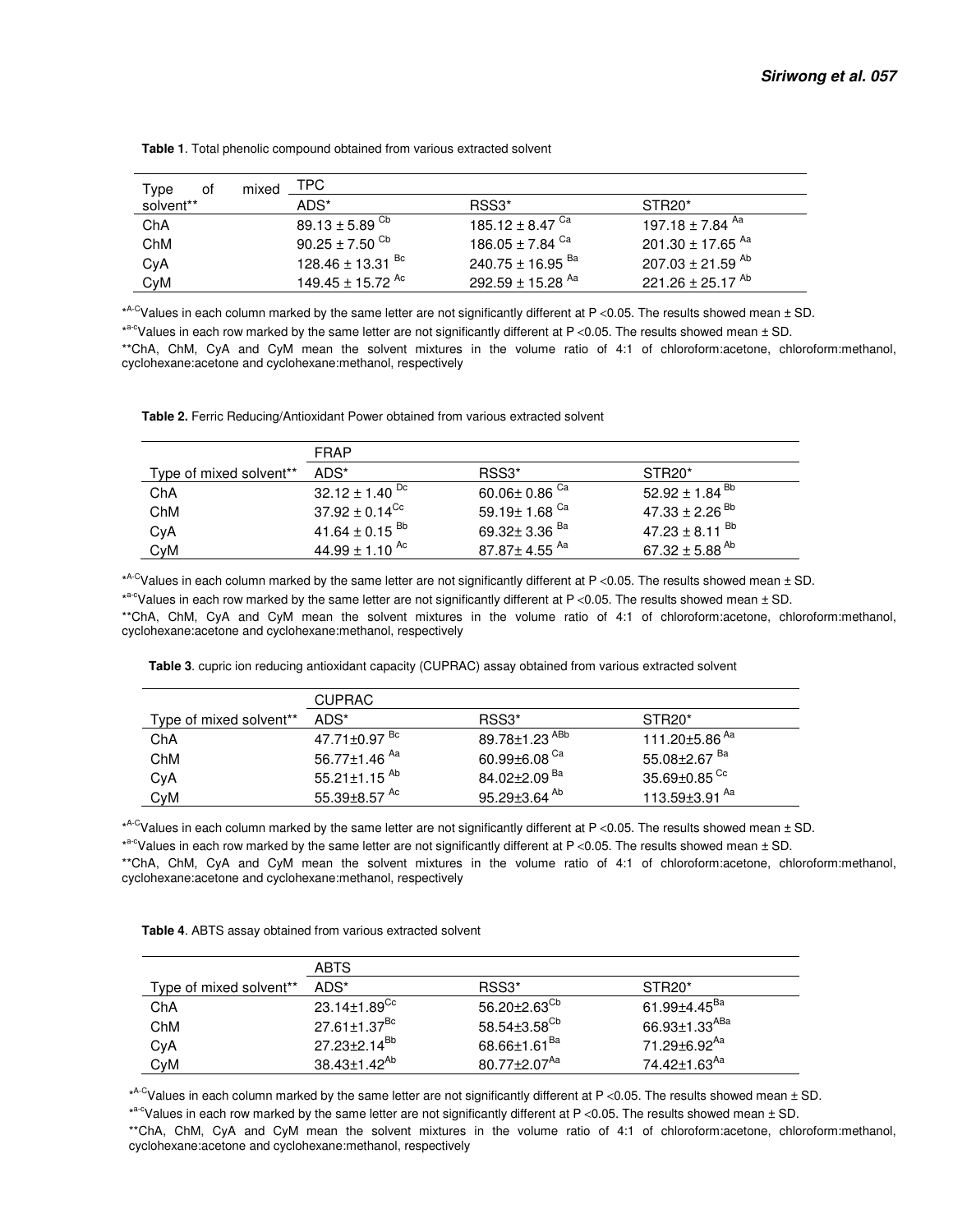| Type      | οt | mixed | <b>DPPH</b>              |                          |                                |
|-----------|----|-------|--------------------------|--------------------------|--------------------------------|
| solvent** |    |       | ADS*                     | RSS <sub>3</sub> *       | STR <sub>20</sub> <sup>*</sup> |
| ChA       |    |       | 26.32±5.01 <sup>Bb</sup> | 43.88±1.96 <sup>Ba</sup> | 40.86±0.84 <sup>Ca</sup>       |
| ChM       |    |       | 33.02±4.88 <sup>Ab</sup> | 45.78±4.37 <sup>Ba</sup> | $55.57{\pm}7.68^{\text{Ba}}$   |
| CyA       |    |       | 32.86±3.92 <sup>Ab</sup> | 53.82±8.44 <sup>Ba</sup> | 55.20±2.96 <sup>Ba</sup>       |
| CyM       |    |       | $33.10 \pm 3.08^{Ab}$    | $80.38\pm8.66^{Aa}$      | 71.09±6.79 <sup>Aa</sup>       |

 **Table 5**. DPPH assay obtained from various extracted solvent

\* A-CValues in each column marked by the same letter are not significantly different at P <0.05. The results showed mean ± SD.

\*<sup>a-c</sup>Values in each row marked by the same letter are not significantly different at P <0.05. The results showed mean ± SD.

\*\*ChA, ChM, CyA and CyM mean the solvent mixtures in the volume ratio of 4:1 of chloroform:acetone, chloroform:methanol, cyclohexane:acetone and cyclohexane:methanol, respectively

 **Table 6.** Oxygen radical absorbance capacity (ORAC) assay obtained from various extracted solvent

|                         |                           | <b>ORAC</b>                |                                |
|-------------------------|---------------------------|----------------------------|--------------------------------|
| Type of mixed solvent** | ADS*                      | RSS <sub>3</sub> *         | STR <sub>20</sub> <sup>*</sup> |
| ChA                     | $175 \pm 82^{Ab}$         | $441 \pm 16$ <sup>Ca</sup> | $475 \pm 12^{ABa}$             |
| ChM                     | $152 \pm 74^{Ab}$         | $563\pm73$ <sup>Ca</sup>   | $462 + 37^{ABa}$               |
| CyA                     | $134 \pm 5$ <sup>Ac</sup> | $802 \pm 78^{Ba}$          | $368\pm43^{Bb}$                |
| CyM                     | $262 \pm 9$ <sup>Ac</sup> | 1.164±83 <sup>Aa</sup>     | 539 $\pm$ 12 <sup>Ab</sup>     |

\*A-CValues in each column marked by the same letter are not significantly different at P <0.05. The results showed mean  $\pm$  SD.

 $A^*$ -CValues in each row marked by the same letter are not significantly different at P <0.05. The results showed mean  $\pm$  SD.

\*\*ChA, ChM, CyA and CyM mean the solvent mixtures in the volume ratio of 4:1 of chloroform:acetone, chloroform:methanol, cyclohexane:acetone and cyclohexane:methanol, respectively

other substances such as tocotrienols and proteins may also act as antioxidant which affects the FRAP values can have the ability to reduce ferric ions. (The donating electron to ferric Fe (III) of an antioxidant causes the reduction step into blue ferrous Fe (II) complex.). In addition, the wood smoke antioxidant (Kjällstrand and Petersson 2001), contaminated in RSS3 process may also effect on the amount of high antioxidant detected by the FRAP method.

For CUPRAC assay, the trend of the results was quite different from the other methods. The possible reason may be due to CUPRAC reagent can react with polyphenols, flavonoids and other substrates. Moreover, cupric chloride causes the destruction of carotene<sup>29</sup> which is one of the non-rubber contaminations in natural rubber. In addition, antioxidants in the presence of metal ions such as copper can create the pro-oxidative effect which exhibit new free radical after the reaction. Therefore, CUPRAC assay had shown fewer differences in results compared to the other antioxidant methods.

For oxygen radical absorbance capacity assay, standard of trolox was used to compare. Fluorescein was used to be the substrate. 2, 2'- azobis (2-amidino-propane) dihydrochloride was used to generate peroxyl radical. After mixing both substances with the sample solution, antioxidant in sample will react with radical, then

fluorescein. The automated plate reader FLUO Star Omega (BMG Labtech, German) detected that fluorescein remained in the system. In case of high antioxidant, the delayed drop peak was obtained. The integral area of sample peak was compared to the standard curve of trolox. The signal curves of standard trolox were shown in figure 1.

From the results shown in table 6, it was found that the extraction using the mixture of cyclohexane:methanol shows a higher value of antioxidant by ORAC method than that of the others solvents which obviously is seen in higher quantity of antioxidant in RSS3 results than that of other rubbers. These results supported the results from the method of electron transfer mechanism (Dasgupta and Klein 2014). (TPC, FRAP, CUPRAC, ABTS and DPPH results) which most antioxidants were obtained from the solvent mixtures of cyclohexane: methanol in the volume ratio of 4:1 with the same previous reason.

The repeatability of each technique was performed by calculating the % relative standards deviations (%RSD). The maximum %RSD of TPC, FRAP, CUPRAC, ABTS, DPPH and ORAC were 11.4, 17.2, 15.5, 20.6, 19.03 and 23.0%, respectively. The correlations (Table 7) between TPC and values for antioxidant activity (FRAP, ABTS, DPPH and ORAC) were high except CUPRAC. According to the previous reason, the trend of the CUPRAC results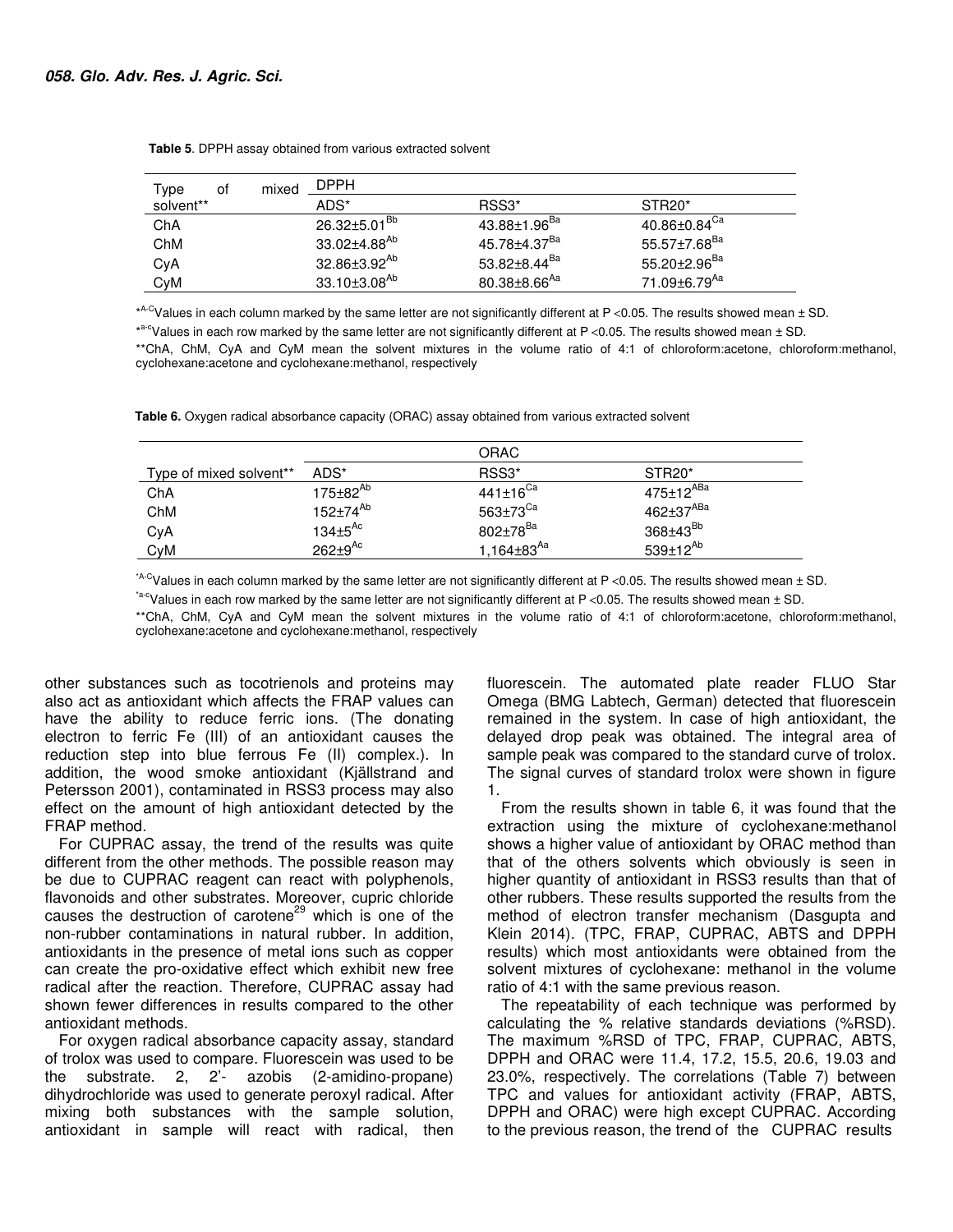

 **Figure 1.** Signal curve of standard trolox obtained from automated plate reader FLUO Star Omega (BMG Labtech, Germany)

|                | Correlation              |             |                          |                          |                          |             |  |  |
|----------------|--------------------------|-------------|--------------------------|--------------------------|--------------------------|-------------|--|--|
| <b>Methods</b> | TPC                      | <b>FRAP</b> | <b>CUPRAC</b>            | <b>ABTS</b>              | <b>DPPH</b>              | <b>ORAC</b> |  |  |
| <b>TPC</b>     | $\overline{\phantom{a}}$ | 0.91        | 0.55                     | 0.95                     | 0.90                     | 0.91        |  |  |
| <b>FRAP</b>    | 0.91                     | -           | 0.68                     | 0.80                     | 0.85                     | 0.95        |  |  |
| <b>CUPRAC</b>  | 0.55                     | 0.68        | $\overline{\phantom{a}}$ | 0.51                     | 0.50                     | 0.55        |  |  |
| <b>ABTS</b>    | 0.95                     | 0.80        | 0.51                     | $\overline{\phantom{a}}$ | 0.90                     | 0.81        |  |  |
| <b>DPPH</b>    | 0.90                     | 0.85        | 0.50                     | 0.90                     | $\overline{\phantom{0}}$ | 0.83        |  |  |
| <b>ORAC</b>    | 0.91                     | 0.95        | 0.55                     | 0.81                     | 0.83                     |             |  |  |

 **Table 7.** Correlation obtained from various antioxidant test method

were quite different form the other methods due to CUPRAC reagent can react with polyphenols, flavonoids and other substrates. Moreover, pro-oxidative effect may occur.

#### **Individual phenolic compounds of ADS with different solvent extractions**

The standard curve of individual phenolic compounds; gallic acid, 4-hydroxy benzoic acid, caffeic acid, p-coumaric acid and ferulic acid were plotted and shown in figure 2. The obtained equations from the curves were used to calculate quantity of individual phenolic compound in the ADS extracted solution samples from different solvents; chloroform:acetone (ChA), chloroform:methanol (ChM), cyclohexane:acetone (CyA) and cyclohexane:methanol (CyM). It was found that all 5 phenolic compounds can be extracted from every mixed solvent types. Each phenolic compound can be extracted by different solvents with different quantity trend but the trend of cyclohexane base solvent affected the quantity of phenolic compound more

than that of chloroform base solvent. The summation of all 5 types of phenolic compounds was also shown in figure 2. The presence of cyclohexane in the extraction medium may be the main reason for higher phenolic acids content since these compounds are more extractable in cyclohexane than the chloroform solvents because the solubility parameter of cyclohexane  $(\delta=16.8)$  is more closer to natural rubber ( $\delta$ =16.8) than that of chloroform  $(δ=18.7)$ .

### **Individual flavonoid compound of ADS, RSS3 and STR20 with different solvent extraction**

The standard curves of individual flavonoid compounds; Myricetin, Quercetin, Luteolin, Kaempferol and Apigenin were plotted and shown in figure 3. The obtained equations from the curve were used to calculate quantity of individual flavonoid compound (table 8) in the ADS, RSS3 and STR20 solution samples extracted from different solvents; chloroform:acetone (ChA), chloroform:methanol (ChM), cyclohexane:acetone (CyA) and cyclohexane:methanol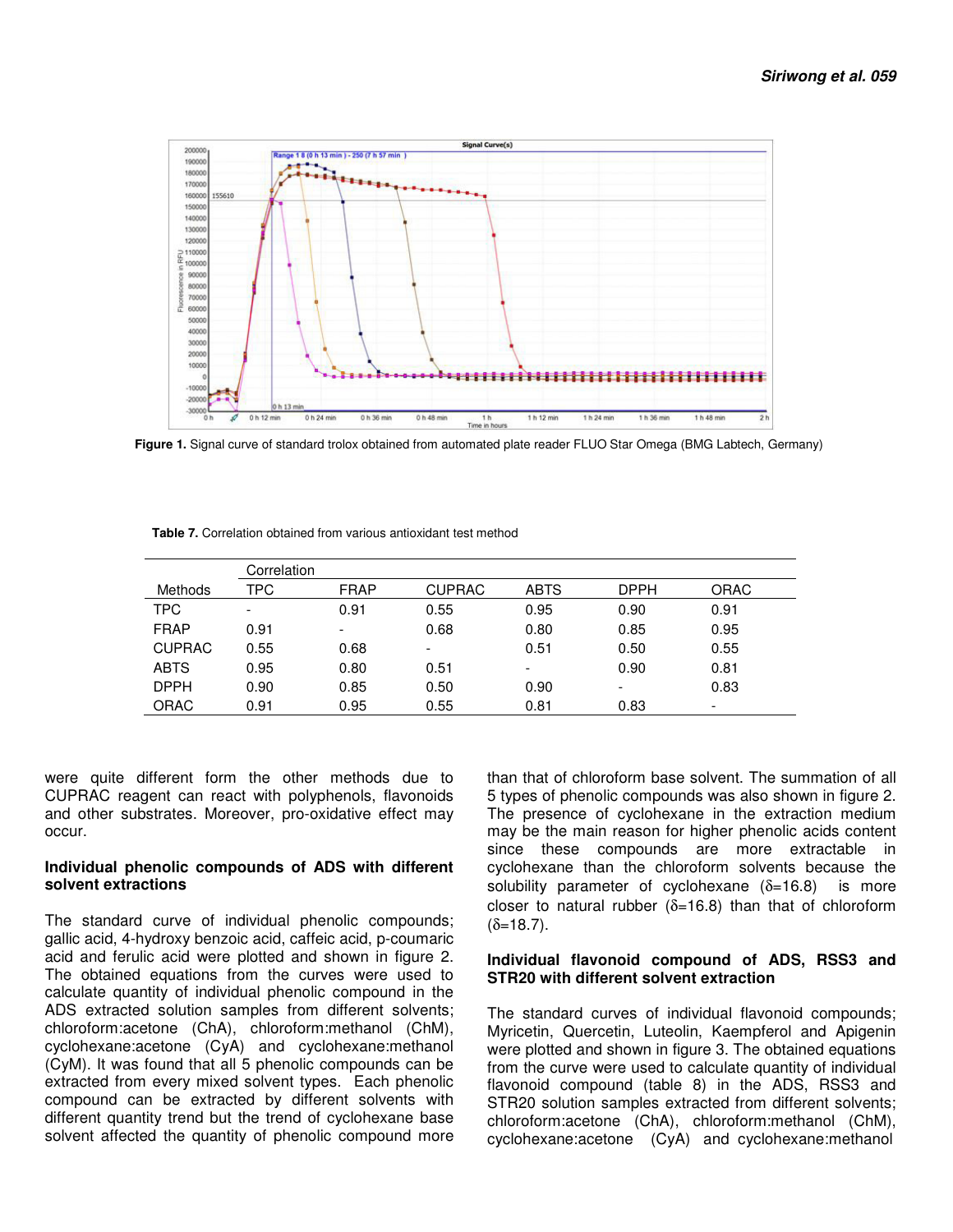

**Figure 2.** Individual phenolic compounds; gallic acid (P1), 4-hydroxy benzoic acid (P2), caffeic acid (P3), p-coumaric acid (P4), ferulic acid (P5) standard curve and quantity of individual phenolic compound in the ADS solution samples extracted from different solvents; chloroform:acetone (ChA), chloroform:methanol (ChM), cyclohexane:acetone (CyA) and cyclohexane:methanol (CyM).

(CyM). It was found that all 5 flavonoid compounds can be extracted from every mixed solvent types with different quantity, but most of the data of cyclohexane base solvent affected the quantity of flavonoid compound more than that of chloroform base solvent. The trend of each flavonoid type shows some different trend. It might be because the solubility of each flavonoid is different. Myricetin has 3 adjacent hydroxyl groups in ring that can be soluble in various organic solvents. Myricetin was well dissolved in tetrahydrofuran, dimethylformamide and dimethylacetamide and moderately soluble in acetone, methanol and ethanol but almost insoluble in chloroform, petroleum ether, methylbenzene and n-hexane. Quercetin is a highly polar (water-soluble) compound. Therefore, the fewer amount detected than that of other individual flavonoid types was obtained. Luteolin is soluble in alcohol, acetone, ether and alkalies and slightly soluble in

chloroform. Kaempferol is slightly soluble in water and highly soluble in hot ethanol, ethers and dimethyl sulfoxide. Apigenin is insoluble in water and moderately soluble in hot alcohol.

The summation of all 5 types of flavonoid compounds is also shown in table 8 and figure 4. It is obviously seen in ADS and RSS3 that the presence of cyclohexane in the extraction medium shows higher flavonoid content than that of chloroform but it was not significantly different in STR20 results. For ADS and RSS3, the results were supporting the results from the previous experiment which the most flavonoid obtained were from the solvent mixtures of cyclohexane:methanol. Conversely, STR20 generally come from different shelf life and contamination. Therefore, some antioxidant and flavonoid might be changed with time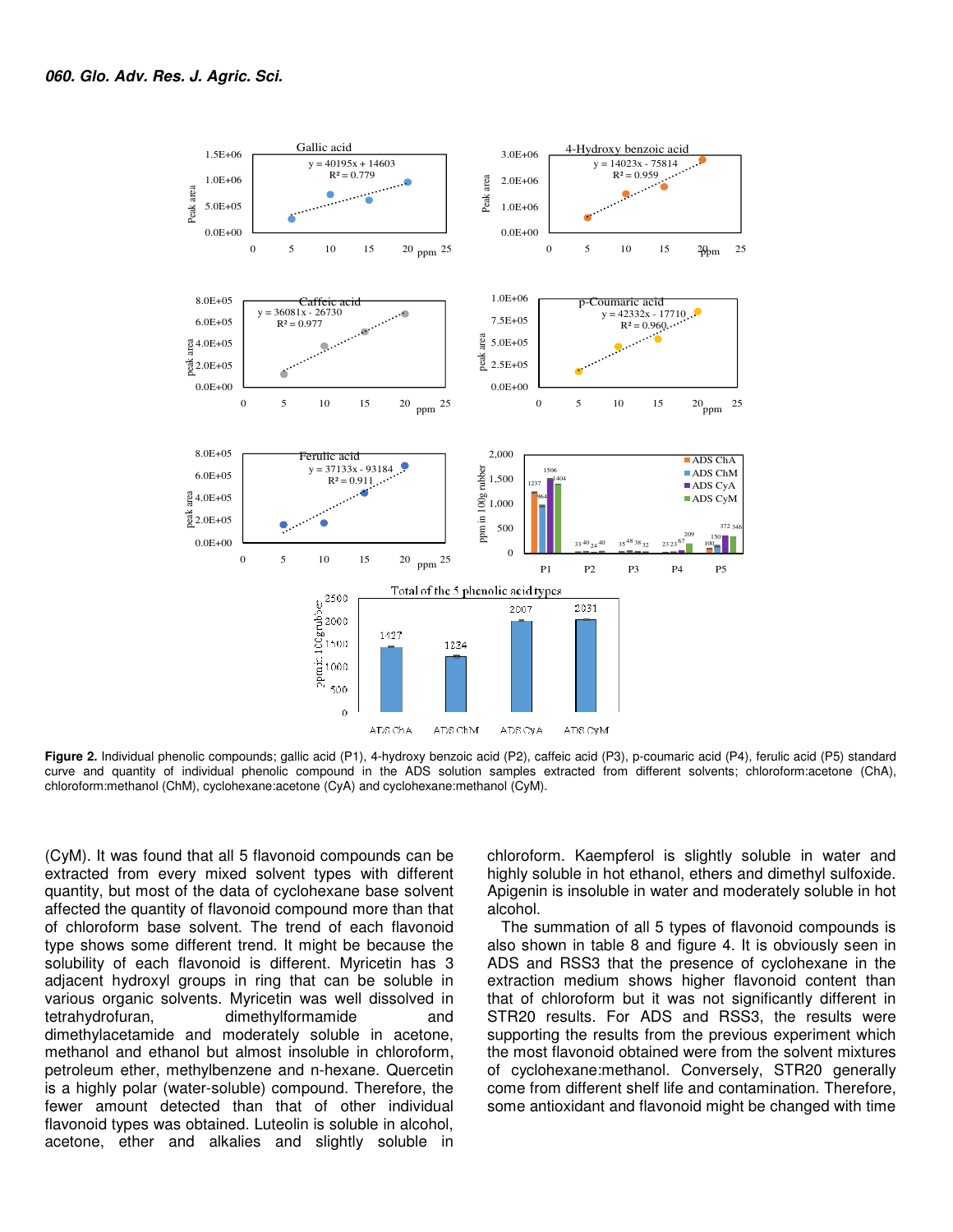**Table 8.** Individual flavonoid compounds; Myricetin, Quercetin, Luteolin, Kaempferol and Apigenin obtained from ADS, RSS3 and STR20 in various extracted solvent types; chloroform:acetone (ChA), chloroform:methanol (ChM), cyclohexane:acetone (CyA) and cyclohexane:methanol (CyM).

|                                              | $*$ unit = mg in 100g rubber |                              |                              |                              |                              |                              |
|----------------------------------------------|------------------------------|------------------------------|------------------------------|------------------------------|------------------------------|------------------------------|
| 0f<br>Type<br>rubber<br>and<br>mixed solvent | Myricetin                    | Quercetin                    | Luteolin                     | Kaempferol                   | Apigenin                     | Total                        |
| ADS ChA                                      | $0.04 \pm 0.01^{\text{B}}$   | $0.02 \pm 0.00$ <sup>A</sup> | $0.09 \pm 0.00$ A            | $0.10 \pm 0.00$ <sup>B</sup> | $0.08 \pm 0.01$ <sup>B</sup> | $0.34 \pm 0.00$ <sup>B</sup> |
| ADS ChM                                      | $0.05 \pm 0.00^B$            | $0.02 \pm 0.00$ A            | $0.09 \pm 0.00$ A            | $0.10\pm0.00$ <sup>B</sup>   | $0.08 \pm 0.00$ <sup>B</sup> | $0.33 \pm 0.00$ <sup>B</sup> |
| ADS CyA                                      | $0.06 \pm 0.03^B$            | $0.05 \pm 0.03$ <sup>A</sup> | $0.13 \pm 0.05$ <sup>A</sup> | $0.12 \pm 0.01$ <sup>A</sup> | $0.09 \pm 0.00^{\text{A}}$   | $0.44 \pm 0.12$ <sup>A</sup> |
| ADS CyM                                      | $0.12 \pm 0.02^{\text{A}}$   | $0.06 \pm 0.03$ <sup>A</sup> | $0.13 \pm 0.01$ <sup>A</sup> | $0.11 \pm 0.00^{AB}$         | $0.08 \pm 0.00$ <sup>B</sup> | $0.50 \pm 0.06$ <sup>A</sup> |
| <b>RSS ChA</b>                               | $0.08 \pm 0.03^B$            | $0.04 \pm 0.00$ <sup>B</sup> | B<br>$0.10 \pm 0.01$         | $0.10 \pm 0.01^{AB}$         | $0.08 \pm 0.00$ <sup>B</sup> | $0.40 \pm 0.04$ <sup>C</sup> |
| <b>RSS ChM</b>                               | $0.08 \pm 0.00^B$            | $0.04 \pm 0.00$ <sup>B</sup> | $0.11 \pm 0.00$ <sup>B</sup> | $0.09 \pm 0.00$ <sup>B</sup> | $0.08 \pm 0.00$ <sup>B</sup> | $0.41 \pm 0.00$ <sup>C</sup> |
| <b>RSS CyA</b>                               | $0.15 \pm 0.01^{\text{A}}$   | $0.09 \pm 0.04^{AB}$         | $0.18 \pm 0.07^{AB}$         | $0.11 \pm 0.02^{AB}$         | $0.09 \pm 0.02$ <sup>B</sup> | $0.61 \pm 0.16$ <sup>B</sup> |
| <b>RSS CyM</b>                               | $0.17 \pm 0.00^{\text{A}}$   | $0.12 \pm 0.01$ <sup>A</sup> | $0.23 \pm 0.00$ A            | $0.12 \pm 0.00$ A            | $0.10\pm0.00$ <sup>A</sup>   | $0.75 \pm 0.01$ <sup>A</sup> |
| <b>STR ChA</b>                               | $0.11 \pm 0.00^D$            | $0.04 \pm 0.01^{AB}$         | $0.15 \pm 0.00^{\text{A}}$   | $0.09 \pm 0.01$ <sup>A</sup> | $0.09 \pm 0.01$ <sup>A</sup> | $0.48 \pm 0.02$ <sup>B</sup> |
| <b>STR ChM</b>                               | $0.15 \pm 0.00^{\circ}$      | $0.05 \pm 0.00$ A            | $0.15 \pm 0.00^{\text{A}}$   | $0.08 \pm 0.01$ <sup>A</sup> | $0.09 \pm 0.00^{\text{A}}$   | $0.53 \pm 0.00^{AB}$         |
| STR CyA                                      | $0.23 \pm 0.01^{\text{A}}$   | $0.03 \pm 0.00$ <sup>B</sup> | $0.14 \pm 0.00^{\text{A}}$   | $0.08 \pm 0.00^{\text{A}}$   | $0.08 \pm 0.00$ <sup>B</sup> | $0.55 \pm 0.01$ <sup>A</sup> |
| STR CyM                                      | $0.17 \pm 0.01^B$            | $0.04 \pm 0.01^{AB}$         | $0.13 \pm 0.04$ <sup>A</sup> | $0.08 \pm 0.00^{\text{A}}$   | $0.08 \pm 0.00$ <sup>B</sup> | $0.51 \pm 0.07^{AB}$         |

A-DValues in each column in the group of rubber marked by the same letter are not significantly different at P <0.05. The results showed mean  $\pm$  SD.



 **Figure 3.** Individual flavonoid compounds; Myricetin, Quercetin, Luteolin, Kaempferol and Apigenin standard curve.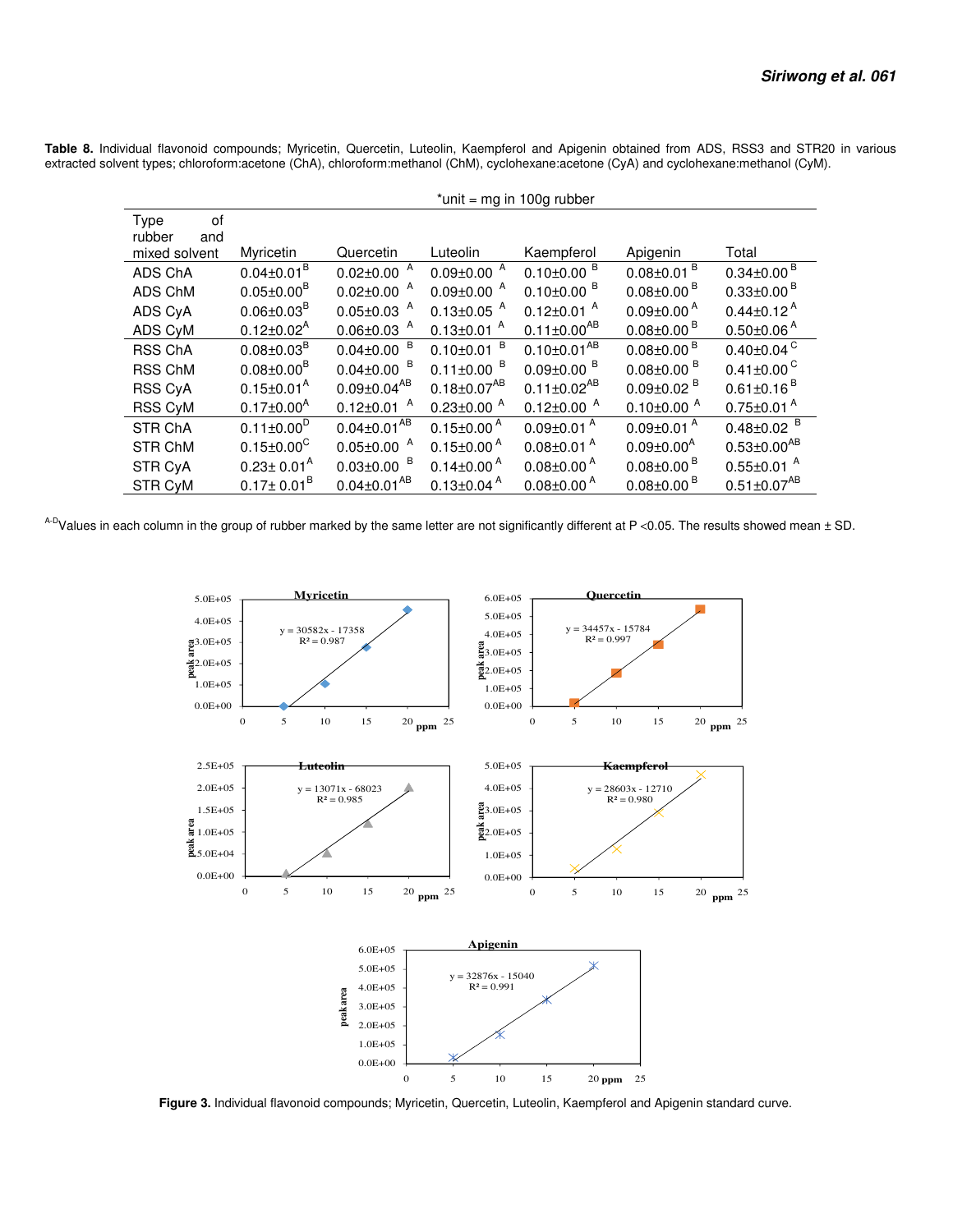

**Figure 4.** Total of 5 flavonoid compounds; Myricetin, Quercetin, Luteolin, Kaempferol and Apigenin obtained from ADS, RSS3 and STR20 in various extracted solvent types; chloroform:acetone (ChA), chloroform:methanol (ChM), cyclohexane:acetone (CyA) and cyclohexane:methanol (CyM).

and environment before the STR20 production. It might be the reason why some flavonoid in STR20 can be more extracted by chloroform such as quercetin and luteolin.

#### **CONCLUSIONS**

The best method to extract antioxidant from solid natural rubber; ADS, RSS3 and STR20 is by using the mixture of cyclohexane:methanol in the volume ratio of 4:1 which gave the highest antioxidant detected by TPC, FRAP, ABTS, DPPH and ORAC method. Moreover, when compared between natural rubber types, RSS3 showed higher antoxidant activity than that of STR20 and ADS when using TPC, FRAP and ORAC methods. High correlations between various methods of antioxidant determination (TPC, FRAP, ABTS, DPPH and ORAC) were obtained except CUPRAC. In addition, from the results of individual phenolic acid and flavonoid by HPLC method confirmed the TPC, FRAP, ABTS, DPPH and ORAC results that cyclohexane base solvent can extract more quantity of antioxidant from natural rubber than that of chloroform base solvent.

#### **ACKNOWLEDGEMENTS**

This research was supported by Strategic Scholarships Fellowships Frontier Research Networks (Specific for Southern region) project under The Office of the Higher Education Commission, Songkhla Rajabhat University, Prince of Songkla University and Universiti Kebangsaan Malaysia.

#### **REFERENCES**

- Apak R, Fuclu K, Ozyurek M, Karademir S (2004). Novel total antioxidant capacity index for dietary polyphenols and vitamins C and E, using their cupric ion reducing capability in the presence of neocuproine: CUPRAC method. J Agric Food Chem 52: 7970-7981.
- Arnao MB, Cano A, Acosta M (2001). The hydrophilic and lipophilic contribution to total antioxidant activity. Food Chem 73: 239-244.
- Babu D, Gurumurthy P, Borra K, Cherian KM (2013). Antioxidant and free radical scavenging activity of triphala determined by using different in vitro models. J Med Plants Res 7: 2898-2905.
- Blackley DC (1997). Natural latices. Polymer Latices : Science and Technology Volume 2, Chapman & Hall, London: 1-136.
- Dasgupta A, Klein K (2014). Chapter 2 Methods for Measuring Oxidative Stress in the Laboratory. Antioxidants in Food, Vitamins and Supplements, Elsevier, San Diego: 19-40.
- Elias RJ, Kellerby SS, Decker E (2008). Antioxidant activity of proteins and peptides. Crit Rev Food Sci Nutr 48: 430-441.
- Gulcin I, Topal F, Sarikaya SBO, Bursal E, Bilsel G, Goren AC (2011). Polyphenol contents and antioxidant properties of Medlar (Mespilus germanica L.). Rec Nat Prod 5: 158-175.
- Hiller LA, Herber RH (1960). Principles of Chemistry, McGraw-Hill.
- Hung PV, Nhi NNY (2012). Nutritional composition and antioxidant capacity of several edible mushrooms grown in the Southern Vietnam. Int Food Res J 19: 611-615.
- Hayat K, Hussain S, Abbas S, Farooq U, Ding B, Xia S, Jia C, Zhang X, Xia W (2009). Optimized microwave-assisted extraction of phenolic acids from citrus mandarin peels and evaluation of antioxidant activity in vitro. Sep Purif Technol 70: 63-70.
- Madsa-I Y, Cheewasedtham W (2011). Contents of main constituents causing dark color in heavea brasiliensis latex. The 22<sup>nd</sup> National Graduate Research Conference, 2011, Thailand: 7-9.
- Maizura M, Aminah A, Wan Aida WM (2011). Total phenolic content and antioxidant activity of kesum (Polygonum minus), ginger (Zingiber officinale) and turmeric (Curcuma longa) extract. Int Food Res J 18: 529-534.